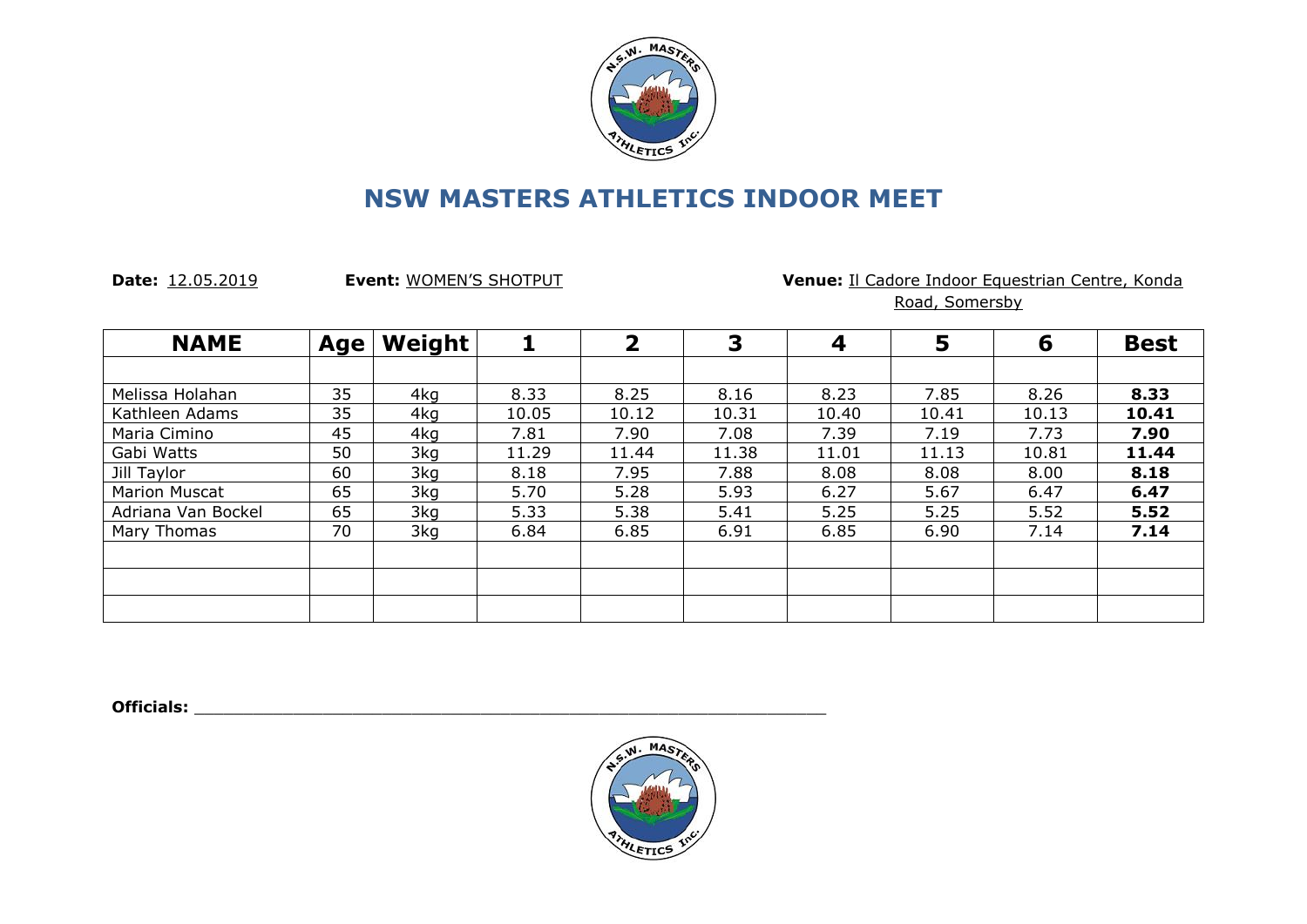### **Date:** 12.05.2019 **Event:** WOMEN'S WEIGHT THROW **Venue:** Il Cadore Indoor Equestrian Centre, Konda Road, Somersby

| <b>NAME</b>          | Age | Weight           |       | $\overline{\mathbf{2}}$ | 3     | 4     | 5     | 6     | <b>Best</b> |
|----------------------|-----|------------------|-------|-------------------------|-------|-------|-------|-------|-------------|
|                      |     |                  |       |                         |       |       |       |       |             |
| Mary Thomas          | 70  | 12 <sub>1b</sub> | 8.81  | 8.86                    | 7.98  | E.    | 9.32  | 8.94  | 9.32        |
| Adriana Van Bockel   | 65  | 12 <sub>1b</sub> | 6.77  | 7.60                    | 7.74  | 8.08  | 7.34  | 7.75  | 8.08        |
| <b>Marion Muscat</b> | 65  | 12 <sub>1b</sub> | 7.92  | F.                      | 9.77  | 9.16  |       | F     | 9.77        |
| Jill Taylor          | 60  | 12 <sub>1b</sub> | 11.76 | 11.70                   | 12.84 | F.    | 12.92 | F     | 12.92       |
| Gabi Watts           | 50  | 16 <sub>lb</sub> | 14.09 | 13.44                   | 14.22 | 14.15 |       | E.    | 14.22       |
| Maria Cimino         | 45  | 20 <sub>lb</sub> | 10.01 | 9.66                    |       | 9.82  | 9.34  |       | 10.01       |
| Kathleen Adams       | 35  | 20 <sub>lb</sub> | 9.74  | 8.56                    | 10.37 | 9.82  | 11.00 | 10.87 | 11.00       |
| Melissa Holahan      | 35  | 20lb             | 12.47 | F.                      |       | 11.27 | 12.80 | 13.45 | 13.45       |
|                      |     |                  |       |                         |       |       |       |       |             |
|                      |     |                  |       |                         |       |       |       |       |             |
|                      |     |                  |       |                         |       |       |       |       |             |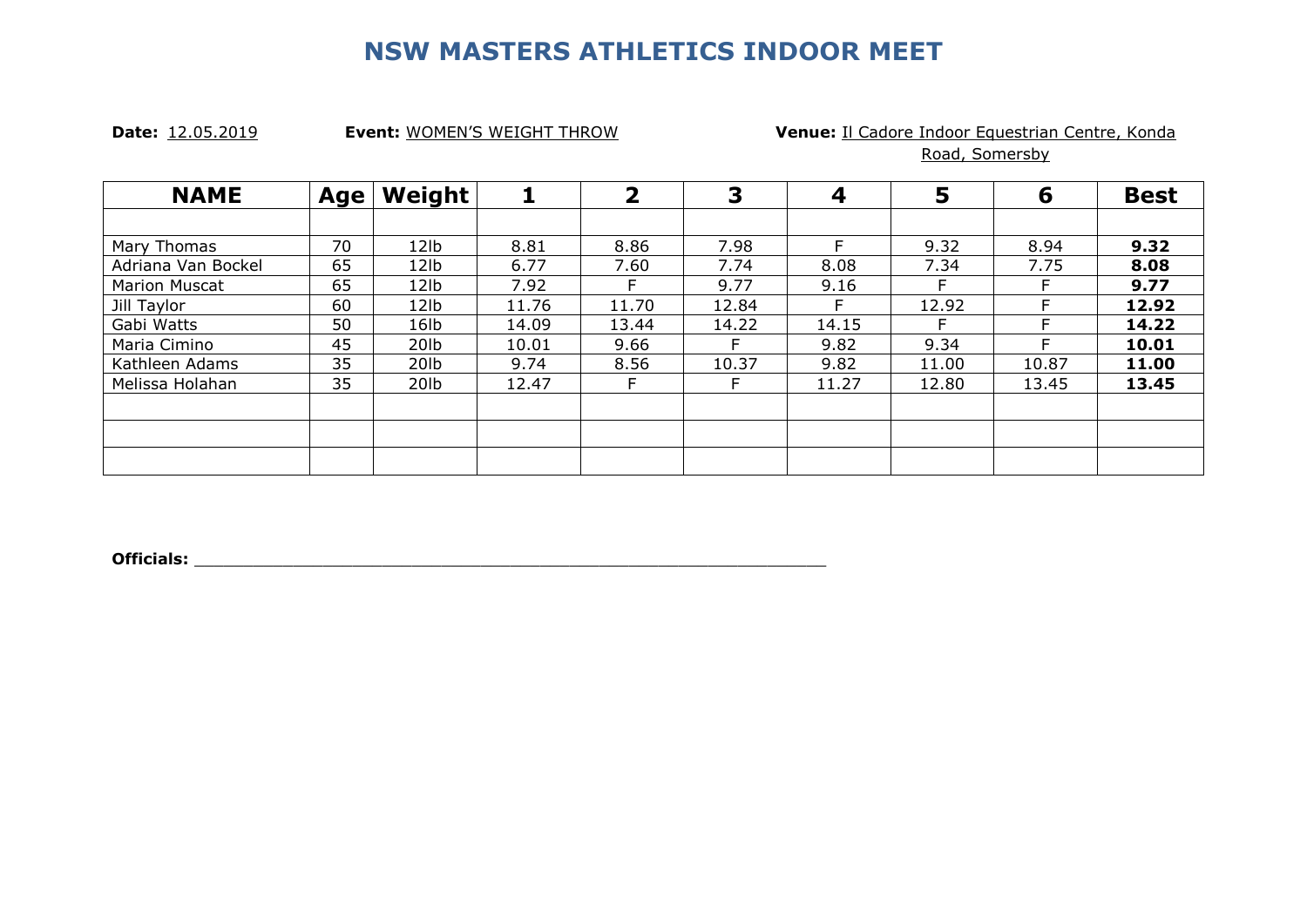

Date: 12.05.2019 **Event:** WOMEN'S SUPER WEIGHT THROW **Venue:** Il Cadore Indoor Equestrian Centre, Konda Road, Somersby

| <b>NAME</b>          | <b>Age</b> | Weight           |      | $\overline{\mathbf{2}}$ | 3     | 4           | 5           | 6           | <b>Best</b> |
|----------------------|------------|------------------|------|-------------------------|-------|-------------|-------------|-------------|-------------|
|                      |            |                  |      |                         |       |             |             |             |             |
| Maria Cimino         | 45         | 35lb             | 5.85 |                         |       | 5.90        | 5.97        | 6.41        | 6.41        |
| Gabi Watts           | 50         | 25 <sub>1b</sub> | 8.31 | 10.14                   | 11.11 | <b>PASS</b> | <b>PASS</b> | <b>PASS</b> | 11.11       |
| Jill Taylor          | 60         | 20 <sub>lb</sub> | 8.67 | 9.00                    |       | 8.19        | 9.56        | 8.90        | 9.56        |
| <b>Marion Muscat</b> | 65         | 20lb             | 6.35 | 6.82                    | 5.81  | 6.83        | 5.60        |             | 6.83        |
| Adriana Van Bockel   | 65         | 20lb             |      | 4.25                    | 4.57  |             | 4.31        | 5.06        | 5.06        |
| Mary Thomas          | 70         | 20 <sub>lb</sub> | 5.57 | 6.00                    | 6.29  | 5.76        | 5.93        | 5.58        | 6.29        |
| Melissa Holahan      | 35         | 35lb             | 6.75 | 6.72                    |       | 6.89        | <b>PASS</b> | <b>PASS</b> | 6.89        |
|                      |            |                  |      |                         |       |             |             |             |             |
|                      |            |                  |      |                         |       |             |             |             |             |
|                      |            |                  |      |                         |       |             |             |             |             |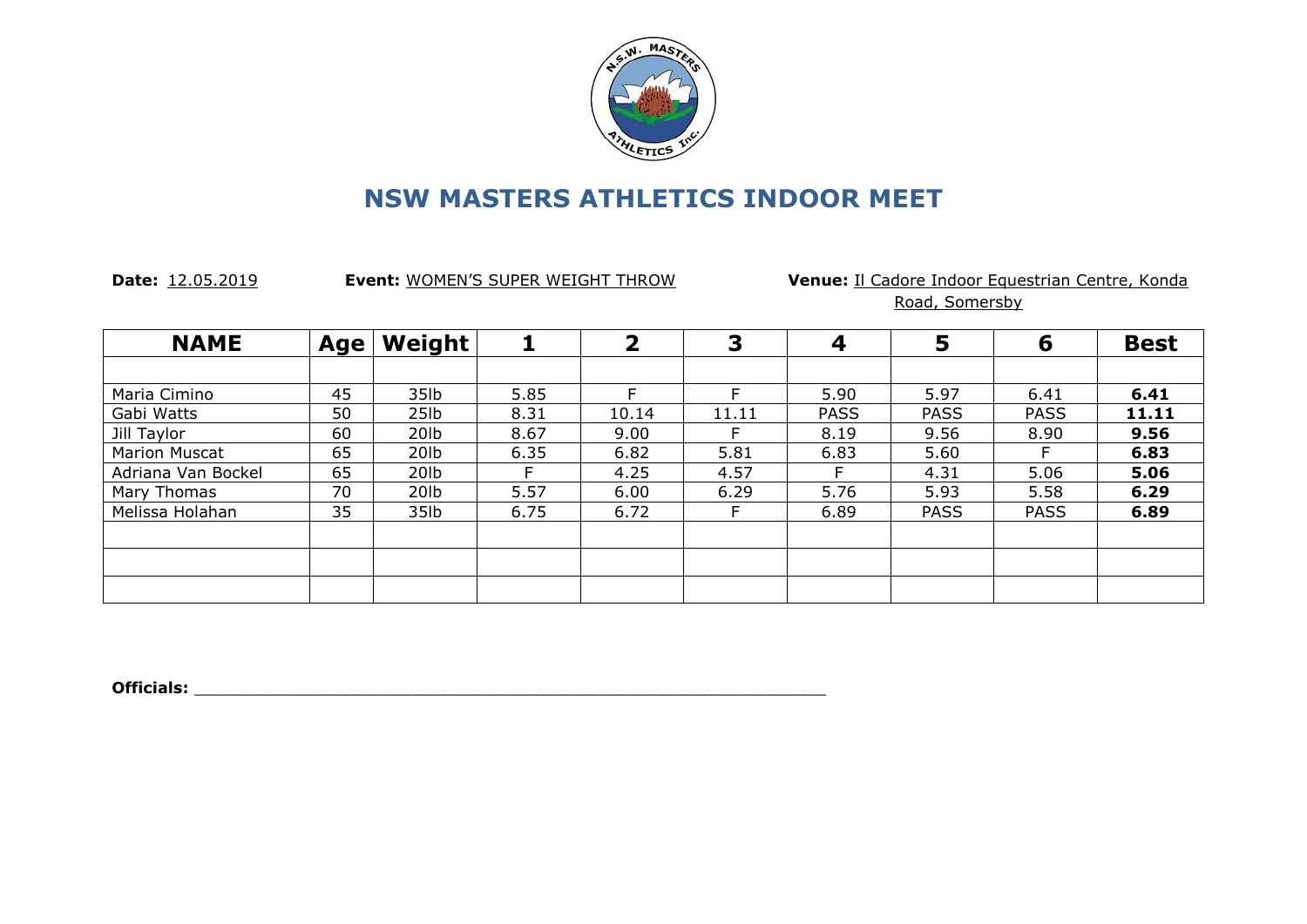

### **Date:** 12.05.2019 **Event:** MEN'S SHOTPUT **Venue:** Il Cadore Indoor Equestrian Centre, Konda Road, Somersby

| <b>NAME</b>         | Age | <b>Weight</b>      |             | $\overline{2}$ | 3     | 4     | 5     | 6     | <b>Best</b> |
|---------------------|-----|--------------------|-------------|----------------|-------|-------|-------|-------|-------------|
|                     |     |                    |             |                |       |       |       |       |             |
| Luke Campbell       | 35  | 7.26kg             | 7.07        | 8.05           | 7.65  | 7.79  | 7.97  | 7.92  | 8.05        |
| <b>Ryan Dowling</b> | 35  | 7.26 <sub>kg</sub> | <b>PASS</b> | 10.08          | 10.89 | 9.86  | 10.85 | 10.82 | 10.89       |
| Warren Jones        | 35  | 7.26kg             | 8.11        | <b>PASS</b>    | 7.59  | 8.31  | 8.55  | 8.21  | 8.55        |
| Jamie Muscat        | 40  | 7.26kg             | 12.48       | 13.15          | 12.59 | 13.21 | 12.79 | 13.33 | 13.33       |
| Morgan Clifford     | 40  | 7.26kg             | 8.79        | 9.30           | 10.01 | 9.83  | 9.46  | 10.53 | 10.53       |
| Rodney Watson       | 45  | 7.26kg             | 11.27       | 11.15          | 11.48 | 11.48 | 11.58 | F     | 11.58       |
| Robert Clark        | 55  | 6kg                | 8.30        | 8.94           | 8.72  | 8.78  | 8.69  | 8.88  | 8.94        |
| Gavin Murray        | 65  | 5kg                | 10.89       | 11.12          | 11.32 | 10.98 | 10.95 | E     | 11.32       |
| Bob Jones           | 65  | 5kg                | 4.18        | 4.29           | 4.38  | 4.75  | 4.47  | 4.47  | 4.75        |
| Noel Donohoe        | 75  | 4kg                | 5.76        | 6.20           | 6.00  | 6.25  | 6.01  | 6.40  | 6.40        |
|                     |     |                    |             |                |       |       |       |       |             |
|                     |     |                    |             |                |       |       |       |       |             |
|                     |     |                    |             |                |       |       |       |       |             |
|                     |     |                    |             |                |       |       |       |       |             |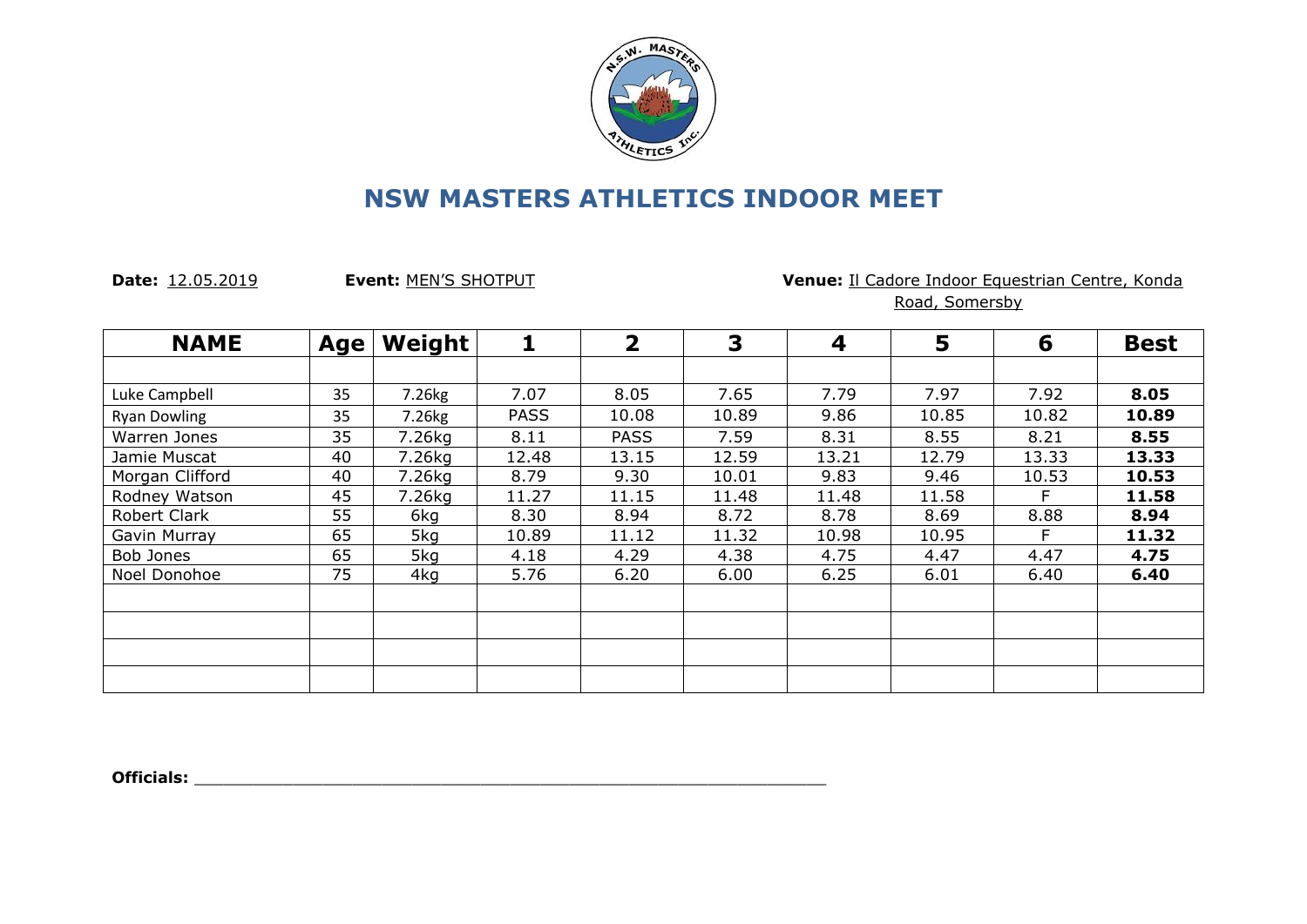

Konda **Road, Somersby** 

**Date:** 12.05.2019 **Event:** MEN'S WEIGHT THROW **Venue:** Il Cadore Indoor Equestrian Centre,

**NAME Age Weight 1 2 3 4 5 6 Best** Noel Donohoe 75 16lb 8.44 7.92 7.67 8.30 7.87 9.20 **9.20** Bob Jones | 65 | 20lb | 5.20 | 4.95 | 5.23 | 4.98 | 5.15 | 5.17 | **5.23** Gavin Murray 65 20lb 14.07 13.72 14.36 14.29 14.93 14.89 **14.93** Robert Clark 55 25lb 12.79 13.15 F F 10.33 F **13.15** Rodney Watson 45 35lb 10.10 10.40 9.21 9.84 10.01 9.41 **10.40** Jamie Muscat | 40 | 35lb | 12.25 | 13.05 | 13.54 | 12.53 | 13.66 | **13.66** Morgan Clifford | 40 | 35lb | 5.91 | 5.95 | 6.18 | 6.95 | 6.67 | 6.25 | **6.95** Warren Jones 35 35lb F 9.46 9.81 9.49 9.90 9.63 **9.90** Luke Campbell 35 35lb 5.24 F 6.53 5.82 5.61 5.25 **6.53** Ryan Dowling | 35 | 35lb | F | F | 9.25 | F | F | 9.18 | **9.18** 

**Officials:**